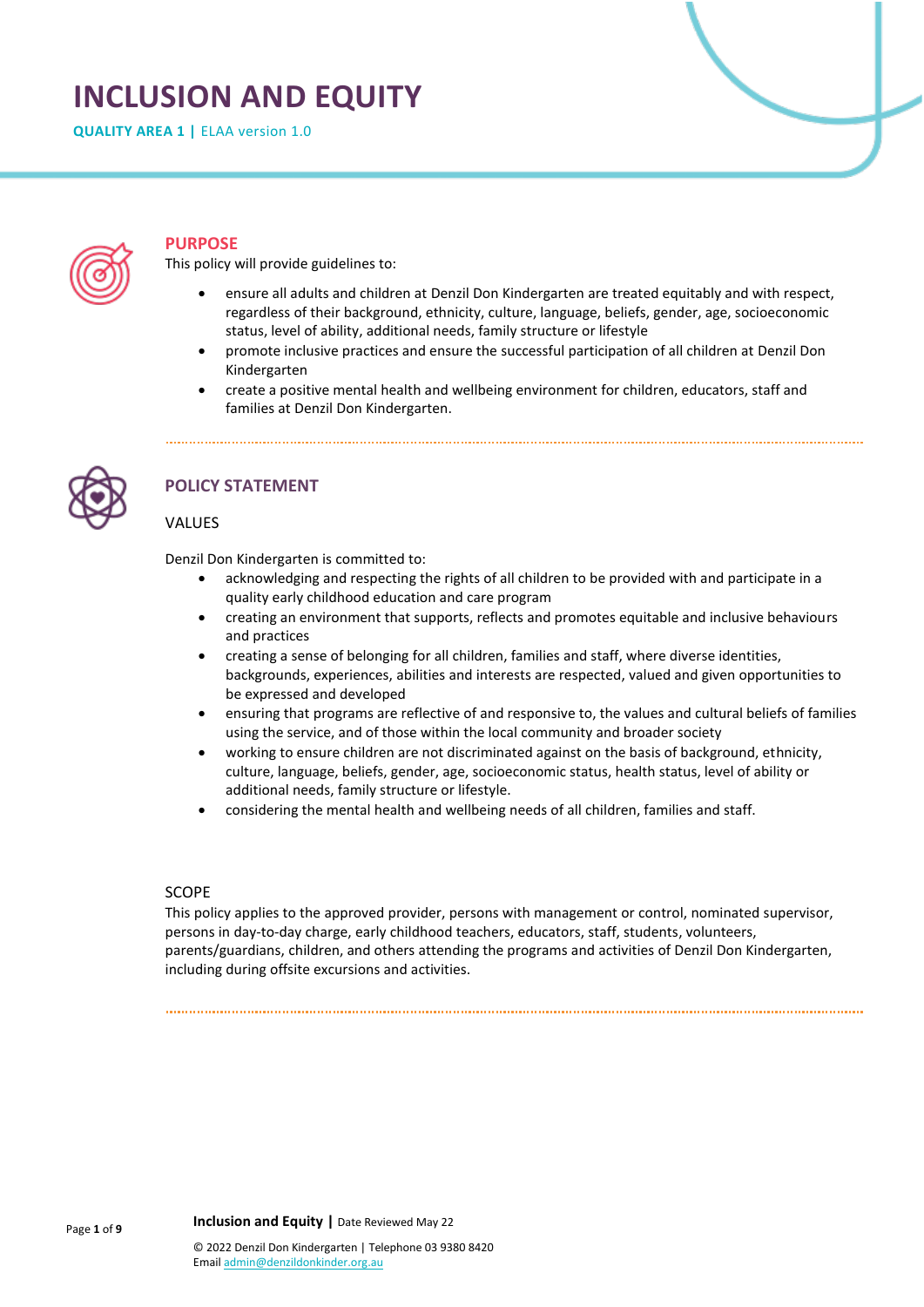| <b>RESPONSIBILITIES</b>                                                                                                                                                                                                                                                                 | with management or control<br>Approved provider and<br>persons | persons in day-to-day charge<br>Nominated supervisor and | educators and all other staff<br>Early childhood teachers | Parents/guardians | students<br>Contractors, volunteers and |
|-----------------------------------------------------------------------------------------------------------------------------------------------------------------------------------------------------------------------------------------------------------------------------------------|----------------------------------------------------------------|----------------------------------------------------------|-----------------------------------------------------------|-------------------|-----------------------------------------|
| R indicates legislation requirement, and should not be deleted                                                                                                                                                                                                                          |                                                                |                                                          |                                                           |                   |                                         |
| Ensuring that all policies of [Service Name], including Inclusion<br>and Equity, Code of Conduct and Privacy and Confidentiality<br>Policy, are adhered to at all times                                                                                                                 | $\mathsf R$                                                    | R                                                        |                                                           |                   |                                         |
| Ensuring the service provides a safe, inclusive and empowering<br>environment that celebrates diversity through positive,<br>respectful and appropriate behaviour when working with<br>children and families (refer to Code of Conduct Policy and<br>Interactions with Children Policy) | $\mathsf{R}$                                                   | R                                                        | $\sqrt{}$                                                 |                   |                                         |
| Promoting cultural awareness in all children, including a greater<br>understanding of Aboriginal and Torres Strait Islander ways of<br>knowing and being                                                                                                                                | $\mathsf{R}$                                                   | $\sqrt{ }$                                               | $\sqrt{}$                                                 |                   | $\sqrt{}$                               |
| Actively supporting and facilitating participation and inclusion of<br>Aboriginal and Torres Strait Islander children, young people and<br>their families at Denzil Don Kindergarten                                                                                                    | $\mathsf{R}$                                                   | $\sqrt{}$                                                | $\sqrt{}$                                                 |                   |                                         |
| Creating a culturally safe environment for Aboriginal and Torres<br>Strait Islander children and young people                                                                                                                                                                           | $\mathsf{R}$                                                   | $\sqrt{ }$                                               | $\sqrt{}$                                                 |                   | $\sqrt{}$                               |
| Ensuring facilities are designed or adapted to support access for<br>every child, family, educator and staff member, including<br>adaptive equipment to support the inclusion of all children                                                                                           | $\mathsf R$                                                    | R                                                        | $\sqrt{}$                                                 |                   |                                         |
| Encouraging collaborative, family-centred practice (refer to<br>Definitions) at the service which facilitates the inclusion and<br>active participation of both the child and the family at the service                                                                                 | $\mathsf R$                                                    | $\sqrt{}$                                                | $\sqrt{}$                                                 |                   |                                         |
| Using family-centred practice (refer to Definitions) and working<br>collaboratively with staff, parents/guardians, specialist services<br>and other professionals to implement the program at the service<br>and provide individualised support for children                            | $\mathsf{R}$                                                   | $\mathsf{R}$                                             | $\sqrt{}$                                                 |                   |                                         |
| Providing families with information about the support options<br>available for children attending Denzil Don Kindergarten                                                                                                                                                               | $\mathsf{R}$                                                   | $\sqrt{ }$                                               | $\sqrt{}$                                                 |                   |                                         |
| Ensuring that service programs are available and accessible to<br>families from a variety of backgrounds (refer to Curriculum<br><b>Development Policy)</b>                                                                                                                             | $\mathsf R$                                                    | $\mathsf{R}$                                             | $\sqrt{}$                                                 |                   |                                         |
| Ensuring educational programs are delivered in accordance with<br>an approved learning framework, are based on the<br>developmental needs, and experiences of each child, and take<br>into account the individual differences of each child (refer to<br>Sources)                       | $\mathsf{R}$                                                   | $\mathsf{R}$                                             | V                                                         |                   |                                         |

Page **2** of **9 Inclusion and Equity |** Date Reviewed May 22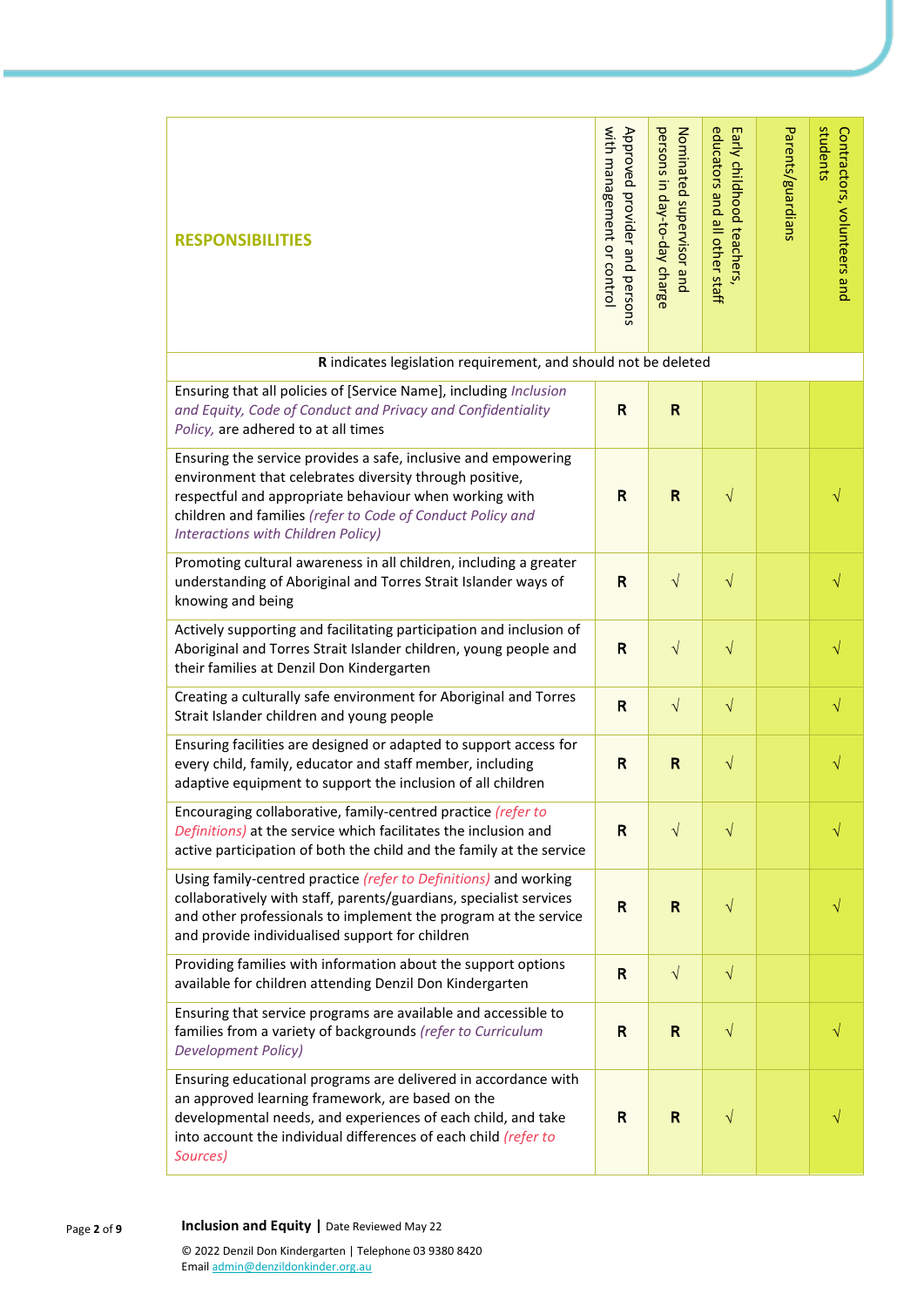| Providing an educational program that is reflective of the<br>service's values, beliefs and philosophy, and embraces the<br>principles of fairness, equity, diversity and inclusion (refer to<br>Sources)   | R            | R            | $\sqrt{}$    |           | $\sqrt{}$ |
|-------------------------------------------------------------------------------------------------------------------------------------------------------------------------------------------------------------|--------------|--------------|--------------|-----------|-----------|
| Ensuring the program provides opportunities for all children to<br>participate and interact with one another                                                                                                | $\sqrt{}$    | $\sqrt{}$    | $\sqrt{}$    |           | $\sqrt{}$ |
| Ensuring quiet and reflective spaces are provided and vailable for<br>children, educators and families                                                                                                      | $\mathsf{R}$ | $\sqrt{ }$   |              |           |           |
| Embedding social and emotional learning in the service program<br>and practice, and teaching children to care for their own mental<br>health (refer to Mental Health and Wellbeing Policy)                  | $\sqrt{}$    | $\sqrt{}$    | $\sqrt{}$    |           | $\sqrt{}$ |
| Ensuring the diversity and interests of the children, families,<br>educators and staff are reflected in the physical environment                                                                            | $\sqrt{}$    | $\sqrt{ }$   | $\sqrt{}$    |           | $\sqrt{}$ |
| Actively supporting and encouraging children's ability to express<br>their culture and enjoy their cultural rights                                                                                          | R            | $\sqrt{ }$   | $\sqrt{}$    |           | $\sqrt{}$ |
| Recognising multilingualism as an asset and supporting children<br>to maintain their first language, learn English as an additional<br>language, and learn languages other than English                     | $\sqrt{}$    | $\sqrt{}$    | $\sqrt{}$    |           | $\sqrt{}$ |
| Critically reflecting on practice to ensure that interactions and<br>programs embrace an approach in which children and families<br>feel valued and respected, and that their contributions are<br>welcomed | $\mathsf{R}$ | $\mathsf{R}$ | $\sqrt{}$    |           |           |
| Providing opportunities for families to contribute to the program<br>as key partners                                                                                                                        | $\mathsf{R}$ | R            | $\sqrt{}$    |           | $\sqrt{}$ |
| Identifying and supporting children with additional needs and<br>ensuring that service programs are inclusive of all children with<br>additional needs                                                      | R            | $\sqrt{}$    | $\sqrt{}$    |           | $\sqrt{}$ |
| Ensuring that service programs are inclusive of all children with<br>medical conditions                                                                                                                     | $\mathsf{R}$ | $\sqrt{ }$   | $\sqrt{}$    |           | $\sqrt{}$ |
| Ensuring that parents/guardians are consulted, kept informed<br>and provide written consent, where individualised programs,<br>actions, support or intervention are planned and provided for<br>their child | $\mathsf{R}$ | $\mathbf{I}$ | $\mathbf{I}$ |           |           |
| Ensuring that individualised programs incorporate opportunities<br>for regular review and evaluation, in consultation with all people<br>involved in the child's education and care                         | $\sqrt{}$    | $\sqrt{}$    | $\sqrt{}$    | $\sqrt{}$ |           |
| Responding to the needs and concerns of parents/guardians, and<br>providing support and guidance, where appropriate                                                                                         | $\sqrt{}$    | $\sqrt{}$    | $\sqrt{}$    |           | $\sqrt{}$ |
| Responding to requests from educators for written permission to<br>arrange for an assessment, collect reports on a child and to<br>speak to service providers about their child                             |              |              |              | $\sqrt{}$ |           |
| Being involved in, keeping fully informed about, and providing<br>written consent for any individualised intervention or support<br>proposed/provided for their child                                       |              |              |              | $\sqrt{}$ |           |
| Reviewing and evaluating individualised support programs in<br>consultation with all people involved in the child's education and<br>care                                                                   | $\sqrt{}$    | $\sqrt{}$    | $\sqrt{}$    |           |           |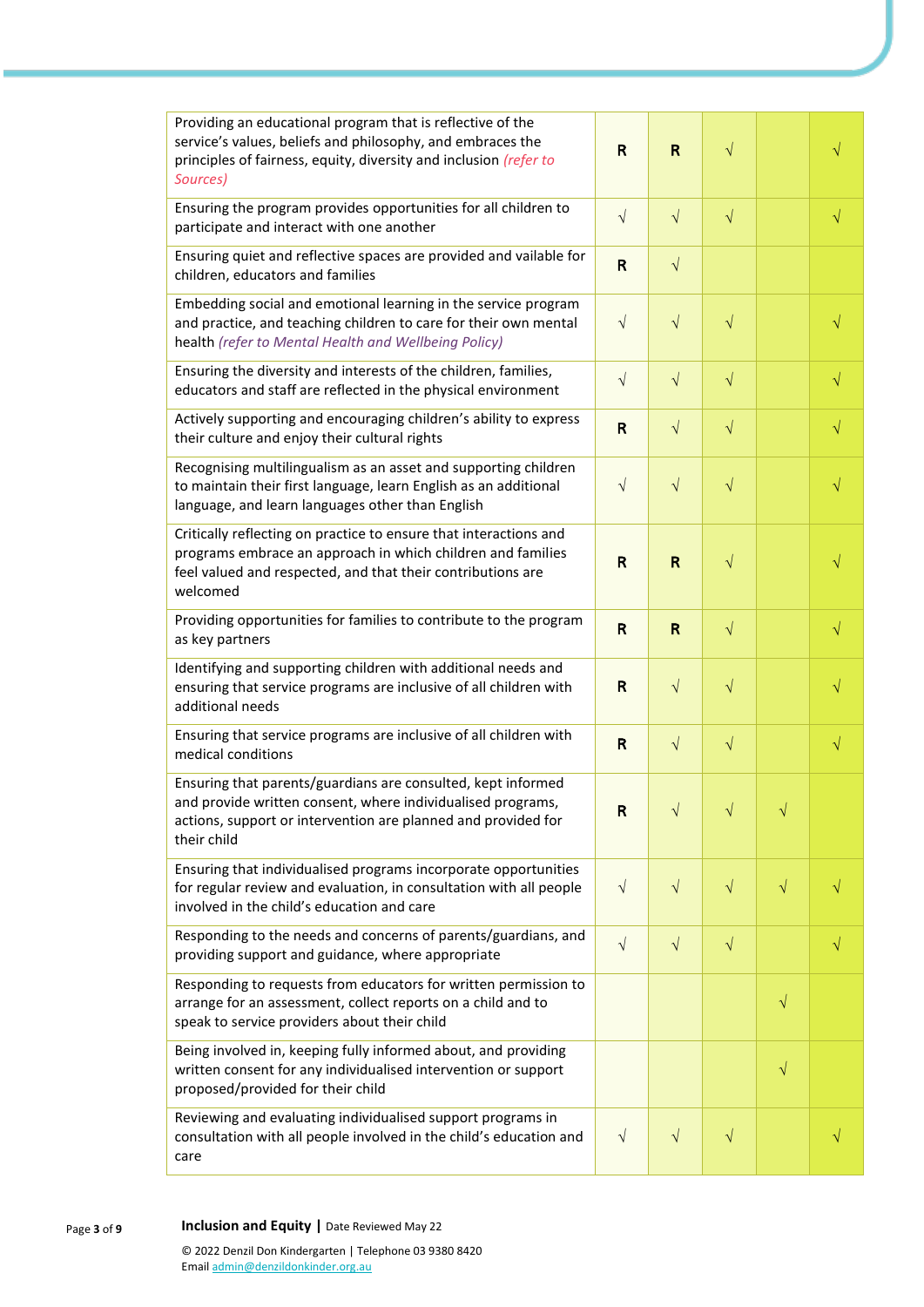| Implementing appropriate programs and practices to support<br>vulnerable children and families, including working cooperatively<br>with relevant services and/or professionals, where required<br>(refer to Child Safe Environment Policy)                                                                   | $\sqrt{}$    | $\sqrt{}$    | $\sqrt{}$    | √         |
|--------------------------------------------------------------------------------------------------------------------------------------------------------------------------------------------------------------------------------------------------------------------------------------------------------------|--------------|--------------|--------------|-----------|
| Ensuring that cultural values and expectations about health and<br>wellbeing are respected                                                                                                                                                                                                                   | $\mathsf{R}$ | $\sqrt{ }$   | $\sqrt{}$    | $\sqrt{}$ |
| Considering any issues regarding fees that may be a barrier to<br>families enrolling at Denzil Don Kindergarten, and removing<br>these barriers wherever possible (refer to Fees Policy)                                                                                                                     | $\mathsf{R}$ | $\sqrt{}$    |              |           |
| Ensuring all eligible families are supported to access the<br>Kindergarten Fee Subsidy (refer to Definitions and Fees Policy),<br>including families with concession cards, Aboriginal and Torres<br>Strait Islander families, and refugee and asylum seeker families                                        | $\mathsf{R}$ | $\mathsf{R}$ |              |           |
| Ensuring that all eligible 3-year-old Aboriginal and Torres Strait<br>Islander children, children from a refugee or asylum seeker<br>background, and children known to Child Protection are<br>supported to access the Early Start Kindergarten program (refer<br>to Definitions)                            | $\mathsf{R}$ | $\mathbf R$  |              |           |
| Ensuring that the enrolment process is fair and equitable, and<br>facilitates access for all children (refer to Enrolment and<br><b>Orientation Policy)</b>                                                                                                                                                  | R            | $\sqrt{ }$   | $\sqrt{}$    |           |
| Tailoring the orientation process to meet the individual needs of<br>children and families (refer to Enrolment and Orientation Policy)                                                                                                                                                                       | $\mathbf R$  | $\sqrt{ }$   | $\sqrt{}$    |           |
| Identifying the barriers to participation in service programs and<br>activities, and developing strategies to overcome these barriers                                                                                                                                                                        | $\sqrt{}$    | $\sqrt{ }$   | $\sqrt{}$    |           |
| Understanding children's diverse circumstances, providing<br>support and responding to those who are vulnerable                                                                                                                                                                                              | $\mathsf{R}$ | R            | $\sqrt{}$    | $\sqrt{}$ |
|                                                                                                                                                                                                                                                                                                              |              |              |              |           |
| Making any adjustments that ensure equal protection for all<br>children (refer to Child Safe Environment Policy)                                                                                                                                                                                             | $\mathsf{R}$ | $\mathsf{R}$ | $\mathsf{R}$ | R         |
| Ensuring that staff have access to appropriate and accredited<br>professional development activities that promote a positive<br>understanding of diversity, inclusion and equity, and mental<br>health and wellbeing, and provide skills to assist in implementing<br>this policy (refer to Staffing Policy) | $\sqrt{ }$   |              |              |           |
| Ensuring that the nominated supervisor and all staff are aware of<br>the service's expectations regarding positive, respectful and<br>appropriate behaviour when working with children and families<br>(refer to Code of Conduct Policy and Interactions with Children<br>Policy)                            | R            |              |              |           |
| Encouraging and supporting other educators, staff and families<br>as role models to demonstrate positive and respectful<br>relationships, and positive mental health and wellbeing                                                                                                                           | $\mathsf{R}$ | $\sqrt{}$    |              |           |
| Providing information to families about local parenting and<br>family services, mental health and wellbeing and other resources<br>that are available to support the health and wellbeing of children<br>and families                                                                                        | $\sqrt{}$    | $\sqrt{}$    | $\sqrt{}$    |           |
| Providing service information in various community languages<br>wherever possible                                                                                                                                                                                                                            | $\sqrt{}$    | $\sqrt{}$    |              |           |

Page **4** of **9 Inclusion and Equity |** Date Reviewed May 22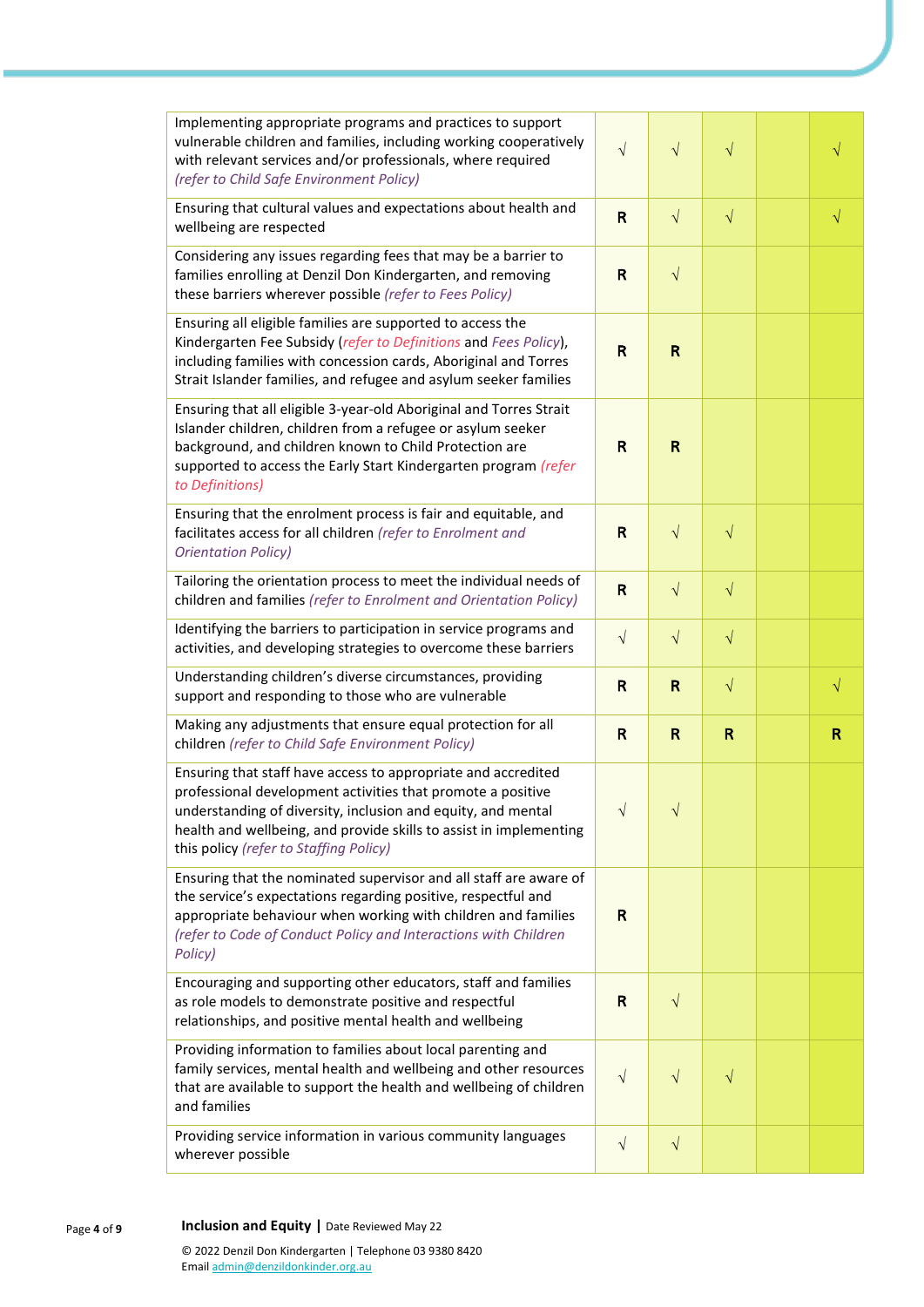| Using language services (refer to Sources) to assist with<br>communication where required and considering the<br>employment of a multilingual worker/s to meet the needs of<br>culturally and linguistically diverse (CALD) families        | $\sqrt{}$    | $\sqrt{}$    |           |           |           |
|---------------------------------------------------------------------------------------------------------------------------------------------------------------------------------------------------------------------------------------------|--------------|--------------|-----------|-----------|-----------|
| Working with the nominated supervisor and educators to ensure<br>appropriate program planning and resourcing for children with<br>additional needs (refer to Definitions)                                                                   | $\sqrt{}$    | $\sqrt{}$    |           |           |           |
| Where practicable, accessing resources, support and<br>professional development to facilitate the inclusion of children<br>with additional needs who are ineligible for specific support<br>packages                                        | $\sqrt{}$    | $\sqrt{}$    |           |           |           |
| Organising appropriate resources and accredited professional<br>development for educators to enable all children to be included<br>at the service, and to understand when and how to refer<br>children to additional support                | $\sqrt{ }$   | $\sqrt{}$    |           |           |           |
| Developing partnerships with other education and care settings<br>and schools to enable children to move successfully from one<br>setting to another                                                                                        | $\sqrt{ }$   | $\sqrt{}$    | $\sqrt{}$ |           |           |
| Ensuring collaborative relationships with specialised services and<br>professionals to provide support and services for families and<br>children with a disability, complex medical needs and/or<br>developmental delay                     | $\sqrt{}$    | $\sqrt{}$    | $\sqrt{}$ |           |           |
| Ensuring racism within the organisation is identified, confronted<br>and not tolerated.                                                                                                                                                     | $\mathsf{R}$ | $\mathsf{R}$ | $\sqrt{}$ |           | $\sqrt{}$ |
| Ensuring that no employee, prospective employee,<br>parent/guardian, child, volunteer or student at the service is<br>discriminated against                                                                                                 | R            | $\mathbf R$  |           |           |           |
| Ensuring that any behaviours or circumstances that may<br>constitute discrimination or prejudice are dealt with<br>appropriately (refer to Complaints and Grievances Policy)                                                                | R            | $\mathbf R$  |           |           |           |
| Notifying the approved provider of any behaviour or<br>circumstances that may constitute discrimination, bullying,<br>harassment or prejudice                                                                                               |              | $\sqrt{}$    | $\sqrt{}$ | $\sqrt{}$ |           |
| Ensuring there are clear referral options and pathways for<br>children, staff, educators and families to access support services<br>for mental health and wellbeing                                                                         | R            | R            |           |           |           |
| Developing links with other services and/or professionals to<br>support mental health and wellbeing, children with additional<br>needs and have referral pathways in place                                                                  | $\sqrt{ }$   | $\sqrt{}$    | $\sqrt{}$ |           |           |
| Ensuring that educators and staff are supported to learn about<br>and care for their own mental health and wellbeing                                                                                                                        | $\mathsf{R}$ | $\mathbf R$  |           |           |           |
| Ensuring that mental health and wellbeing information and<br>policy requirements are included in educator and staff<br>orientation/induction                                                                                                | R            | R            |           |           |           |
| Ensuring that leadership practices and on-the-ground support<br>enable a work environment that minimises stress and promotes<br>mental health and wellbeing for educators and staff (refer to<br><b>Mental Health and Wellbeing Policy)</b> | $\mathsf{R}$ | R            |           |           |           |

Page **5** of **9 Inclusion and Equity |** Date Reviewed May 22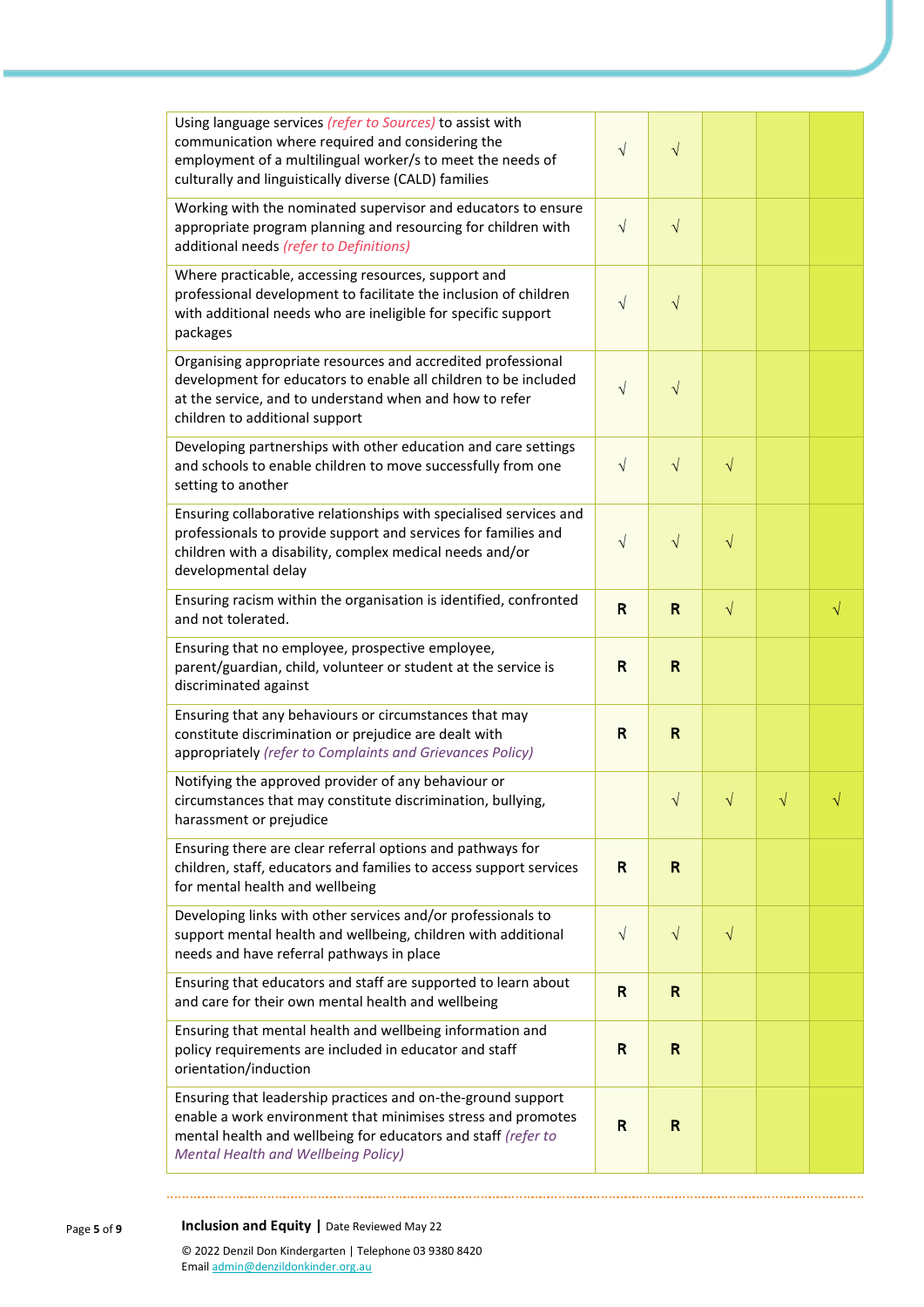

## **BACKGROUND AND LEGISLATION**

## BACKGROUND

The National Quality Framework (NQF) recognises all children's capacity and right to succeed regardless of diverse circumstances, cultural background and abilities. Education and care services must hold high expectations for the learning and development of all children, and at the same time recognise that every child follows an individual learning path and will progress in different and equally meaningful ways. Inclusion involves taking into account children's social, cultural and linguistic diversity (including learning styles, abilities, disabilities, gender, family circumstances and geographic location) in curriculum decision-making processes. Early childhood education and care services must implement responsive, equitable, individualised opportunities and additional support whenever barriers are identified.

The NQF is underpinned by a commitment to 'Closing the Gap' and acknowledges Australia is a nation of great diversity, and an ancient land that has been cared for by Indigenous Australians for many thousands of years. Education and care services have a shared responsibility to support children, families, colleagues and the local community to understand, respect and value diversity.

State and Commonwealth laws prohibit discrimination based on personal characteristics, including race, age, gender, religious belief, disability or illness and parental status.

Under the Child Safe Standards, services are expected to provide environments and activities that encourage all children to participate in and celebrate their identity. The standards are underpinned by three overarching principles which require services to take into consideration the increased vulnerability of Aboriginal children, children from culturally and linguistically diverse backgrounds and children with disabilities.

The Victorian Government requires funded organisations to ensure that their policies and procedures promote equality of opportunity for all children to enable their full participation in kindergarten. A service's philosophy should reflect the values of inclusion and equity which are supported by developing and implementing an inclusion and equity policy. Developing professional knowledge and skills and using familycentred practice *(refer to Definitions)* to work in partnership with children, families, communities, and other services and agencies, will assist services to identify, include and support children with additional needs and their families.

## LEGISLATION AND STANDARDS

Relevant legislation and standards include but are not limited to:

- Age Discrimination Act 2004
- Charter of Human Rights and Responsibilities Act 2006 (Vic)
- Charter for Children in Out-of-home Care (Vic)
- Children, Youth and Families Act 2005 (Vic)
- Child Wellbeing and Safety Act 2005 (Vic)
- Child Safe Standards (Vic)
- Dardee Boorai: the Victorian Charter of Safety and Wellbeing for Aboriginal Children and Young People (Vic)
- Disability Act 2006 (Vic)
- Disability Discrimination Act 1992 (Cth)
- Education and Care Services National Law Act 2010
- Education and Care Services National Regulations 2011
- Equal Opportunity Act 2010 (Vic)
- Fair Work Act 2009 (Cth)
- Health Records Act 2001 (Vic)
- Privacy and Data Protection Act 2014 (Vic)
- National Quality Standards Quality Areas 1-7
- Occupational Health and Safety Act 2004
- Privacy Act 1988 (Cth)
- Racial and Religious Tolerance Act 2001 (Vic)
- Racial Discrimination Act 1975 (Cth)

Page **6** of **9 Inclusion and Equity |** Date Reviewed May 22

> © 2022 Denzil Don Kindergarten | Telephone 03 9380 8420 Emai[l admin@denzildonkinder.org.au](mailto:admin@denzildonkinder.org.au)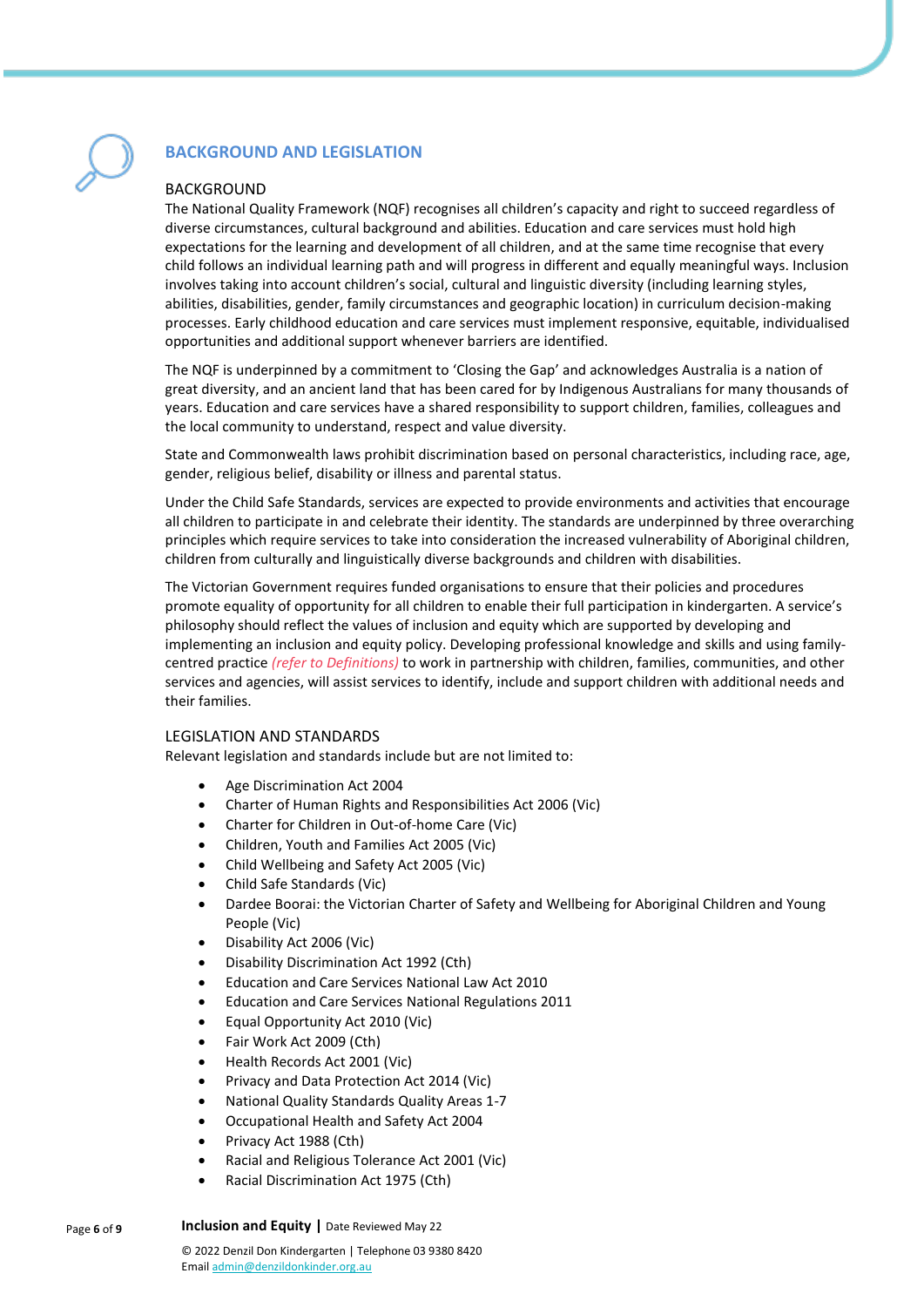Sex Discrimination Act 1984 (Cth)

The most current amendments to listed legislation can be found at:

- Victorian Legislation Victorian Law Today[: www.legislation.vic.gov.au](http://www.legislation.vic.gov.au/)
- Commonwealth Legislation Federal Register of Legislation: [www.legislation.gov.au](http://www.legislation.gov.au/)



## **DEFINITIONS**

The terms defined in this section relate specifically to this policy. For regularly used terms e.g. Approved provider, Nominated supervisor, Notifiable complaints, Serious incidents, Duty of care, etc. refer to the Definitions file of the kindergarten website.

**Additional needs:** a broad term relating to challenges experienced across a number of areas including physical health, mental health, disability, developmental concern, or emotional need (resulting from trauma, abuse or grief), family displacement (due to war or refugee status), domestic violence, mental illness, family separation or divorce, which affects a person's ability to participate or learn.

**Culture:** values, beliefs and traditions of groups of people that are passed from one generation to another.

**Culturally and linguistically diverse (CALD):** individuals and groups who are from diverse racial, religious, linguistic and/or ethnic backgrounds.

**Developmental delay:** A delay in the development of a child under the age of 6 years that:

- a) is attributable to a mental or physical impairment, or a combination of mental and physical impairments, and
- b) is manifested before the child attains the age of 6 years, and
- c) results in substantial functional limitations in one or more of the following areas of major life activity:
	- i. self-care
	- ii. receptive and expressive language
	- iii. cognitive development
	- iv. motor development, and
- d) reflects the child's need for a combination and sequence of special interdisciplinary or generic care, treatment or other services that are of extended duration and are individually planned and co-ordinated (Disability Act 2006 (Vic)).

**Disability:** (in relation to a person):

- a sensory, physical, or neurological impairment or acquired brain injury, or combination thereof, that:
	- i. is, or is likely to be, permanent, and
	- ii. causes a substantially reduced capacity in at least one of the areas of self-care, selfmanagement, mobility or communication, and
	- iii. requires significant ongoing or long-term episodic support, and
- is not related to aging, or
- an intellectual disability, or
- a developmental delay (Disability Act 2006 (Vic)).

**Diversity**: all characteristics that make individuals different from one another, including race, religion, language, ethnicity, beliefs, age, gender, sexual orientation, level of ability, additional needs, socioeconomic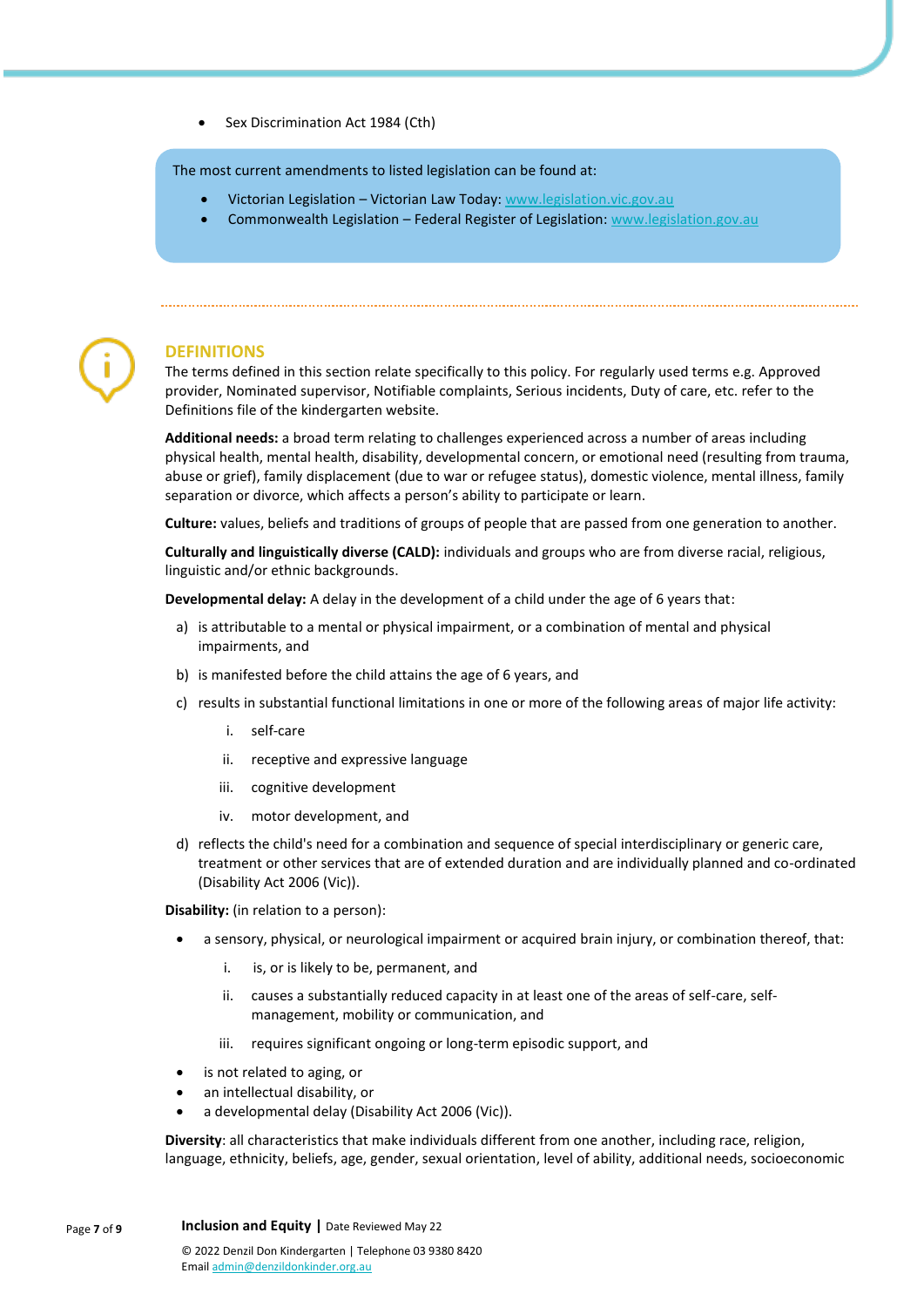status, educational attainment, personality, marital and/or parental status, family structure, lifestyle and general life/work experience.

**Early Start Kindergarten:** funding program that enables 3-year-old Aboriginal and Torres Strait Islander children, children from a refugee or asylum seeker background and children known to Child Protection, to attend a free kindergarten program that is planned and delivered by an early childhood teacher for a specific number of hours.

**Equity:** (in the context of human rights) the behaviour of acting in a fair and just manner towards others.

**Family-centred practice:** practice which:

- uses families' understanding of their children to support shared decision-making about each child's learning and development
- creates a welcoming and culturally-inclusive environment, where all families are encouraged to participate in and contribute to children's learning and development
- actively engages families and children in planning children's learning and development
- provides feedback to families on each child's learning, and provide information about how families can further advance children's learning and development at home and in the community.

**Inclusion:** engagement and involvement of children and families to ensure that all individuals have an equal opportunity to participate and achieve their maximum potential.

**Kindergarten Fee Subsidy (KFS):** a state government subsidy paid directly to the funded service to enable eligible families to attend a funded kindergarten program or funded three-year-old place at no cost (or minimal cost) to promote participation. Details are available in The Kindergarten Guide (refer to Sources).

**Kindergarten Inclusion Support Packages:** support package for children with a disability and high support needs and/or with complex medical needs.

**Mental health: (**in early childhood) is considered a young child's ability to experience, regulate and express emotions; form close and secure interpersonal relationships; and explore the environment and learn – all in the context of family, community and cultural expectations for young children. Infant mental health is synonymous with healthy social and emotional development (from Be You – refer to Sources).

**Out-of-Home Care:** term used in Victoria when a child or young person is placed in care away from their parents. It includes placement in kinship care, home-based care such as foster care and residential care. For these children, the State of Victoria is their legal their parent, and with this comes the responsibilities of a parent to care for and protect them, and to ensure that they have access to all the services they need for their immediate and longer-term benefit (Early Childhood Agreement on Out-of-Home Care – refer to Sources).



## **SOURCES AND RELATED POLICIES**

## SOURCES

- Be You[: www.beyou.edu.au](https://beyou.edu.au/)
- Commission for Children and Young People, Child Safe Standards[: www.ccyp.vic.gov.au](https://ccyp.vic.gov.au/)
- Early Childhood Agreement for Children in Out-of-Home Care (January 2019). Endorsed by the Department of Education and Early Childhood Development, the Department of Human Services, Municipal Association of Victoria, Early Learning Association Australia, Victorian Aboriginal Chid Care Agency, Victorian Aboriginal Children and Young People's Alliance, Centre for Excellence in Child and Family Welfare, Community Child Care Association, Vic Tas Primary Health Network Alliance, Victorian Healthcare Association and Victorian Aboriginal Education Association Incorporated: [www.education.vic.gov.au](https://www.education.vic.gov.au/Pages/default.aspx)
- Early Childhood Australia (ECA) and Early Childhood Intervention Australia's (ECIA) Position Statement on the Inclusion of Children with a Disability in Early Childhood Education and Care – available at: Search 'statement on inclusion of children with disability' at: <https://www.earlychildhoodaustralia.org.au/our-work/inclusion-resources/>

Page **8** of **9 Inclusion and Equity |** Date Reviewed May 22 © 2022 Denzil Don Kindergarten | Telephone 03 9380 8420 Emai[l admin@denzildonkinder.org.au](mailto:admin@denzildonkinder.org.au)